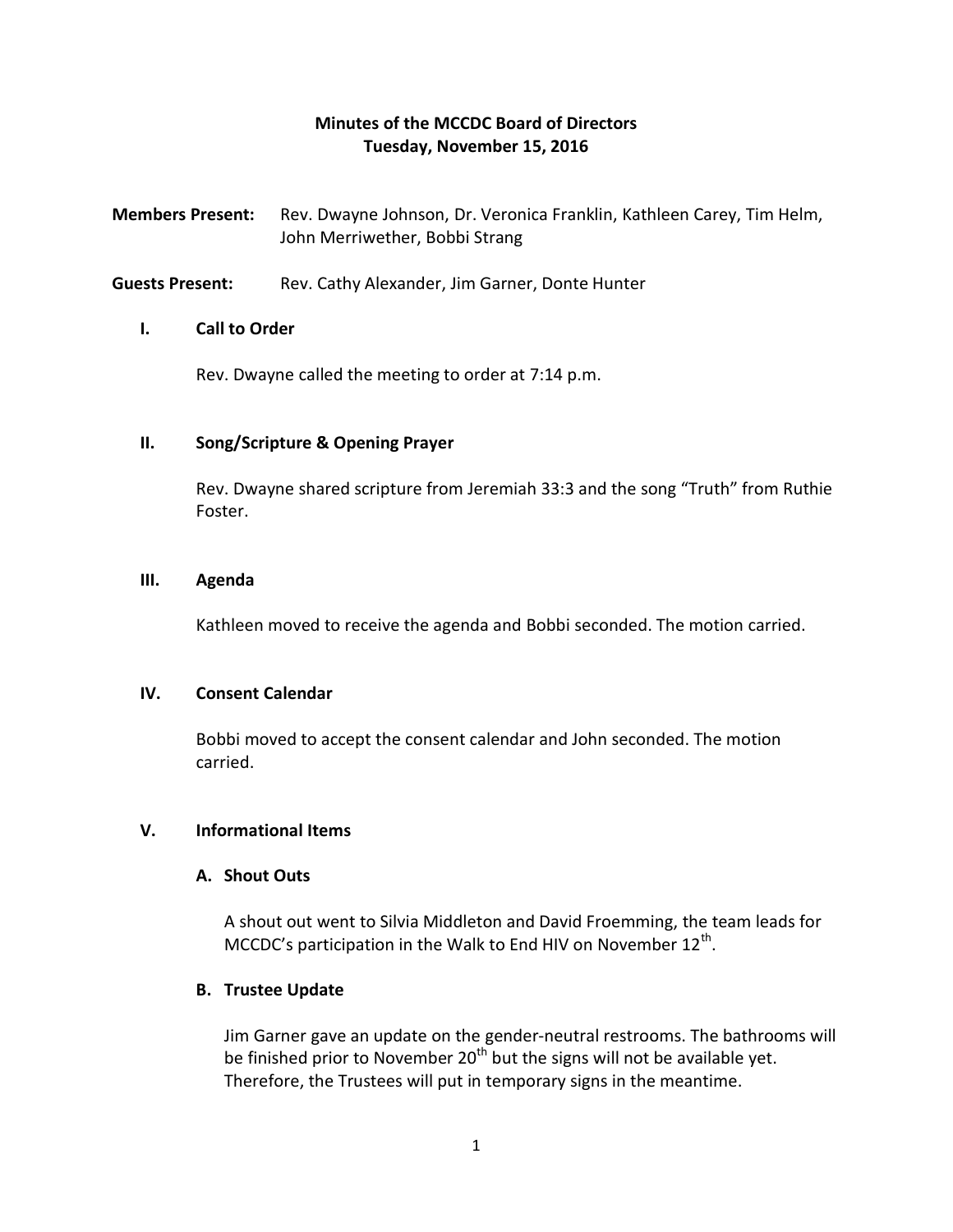There was also a discussion on cameras for tenants at 472. While Tim questioned their purpose, Rev. Cathy said that tenants would like to see who visitors are prior to allowing them into the units. The cost estimates presented were reasonable but Kathleen requested a second estimate.

### **C. Compilation Update**

Rev. reported that Jeff McGary has not delivered on the financial compilation yet. Kathleen said she would follow up with him by phone.

## **D. Agenda for Congregational Meeting**

As Knut was not present, he had shared the agenda for the Congregational Meeting with the Board in advance. He also said he would prepare the ballots for elections.

# **E. Update on Nominations**

At the November  $20<sup>th</sup>$  Meeting, the congregation will vote on five positions for the Board of Directors: two 3-year term positions (serving through 2019), one 2 year term position (serving through 2018) and two 1-year term positions (serving through 2017). For the Lay Delegates, all three positions will be voted on.

Kathleen gave an update on the nominations. To date, there are three candidates for the Board (Lilah Blackstone, Tim Helm, Knut Panknin) and two positions remain open. Rev. Dwayne suggested to have a full slate and to talk to people we have not tapped yet. Kathleen asked whether it was required for candidates to run for specific terms. Tim added that it would be good if candidates would be recruited with a specific term request, such as a one year commitment only.

Rev. Dwayne said that he thinks the Board could make a determination on the specific terms but needed to check the rules in the Bylaws.

There are three candidates running for the Lay Delegate positions: Chocolattè Hatcher-Miller, Cecelia Hayden-Smith and Steve Jones.

# **F. 472 Update & Forum 2017**

Tim reported that there was no update on the basement unit. He would meet with Rev. Cathy and engineers to talk about the options we have. Tim also said that Crescent Property Management was still contacting Mark Kornmann but that the contact information has been updated. There has also been a water leak reported by tenants that Denis is fixing.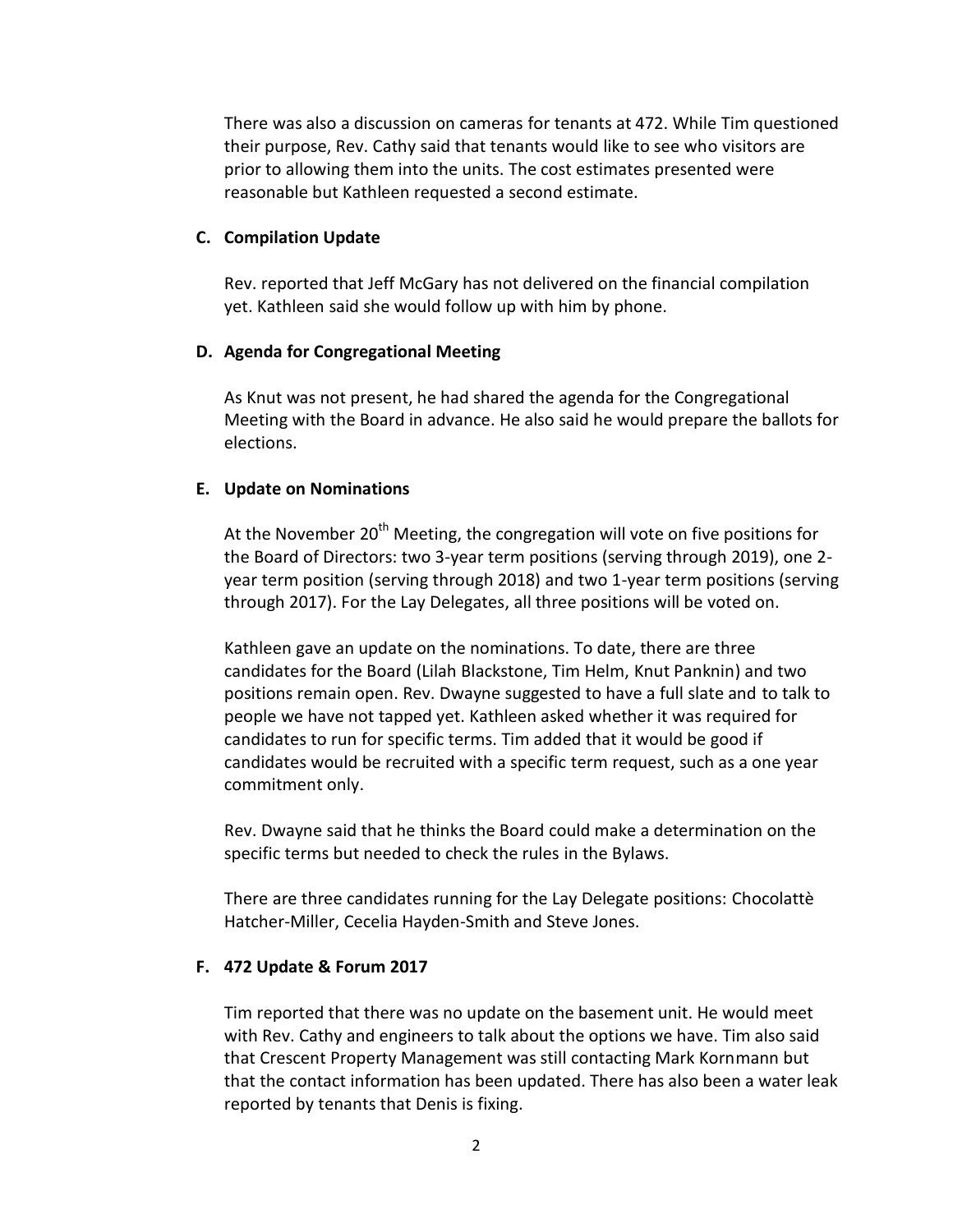## **G. Emergency and Safety Procedures**

Jacqueline Laughlin is still working to bring the ideas for emergency procedures into a formal structure that will serve as guidelines for Staff, Ushers, Board and Pastoral Care Ministers. The Board will vote on the guidelines once they have been formulated.

Bobbi said that many in the congregation would get involved with direct action due to the election results. It would be important for us to provide safety and first aid, and it might be a good idea to align with other churches and organizations.

## **VI. Discussion/Voting Items**

# **A. Treasurer's Report and Budget Update**

Rev. Cathy presented the financial report. There was a discussion around the budget for each line item and actual expenses that members of the Board would like to see.

Tim suggested that any remaining rental income earned after payment of the construction mortgage be transferred from the Eagle account to the SunTrust account on a monthly basis and allocated to the funds designated by the Board. (15% for 472 reserve/taxes; 75% for mortgage for 472/474 and 10% for savings fund).

For 2016, Tim also advocated using the money designated for the savings fund to be used to pay down the \$10,000 credit card balance since it comes with an 18% interest charge.

Kathleen questioned whether it was the original intent of the Board to apply 472 incomes to mortgage payments for both buildings.

Kathleen moved to accept the Treasurer's report and Bobbi seconded. The motion was approved.

# **B. Christmas Concert**

There was a discussion whether it would be possible to send a year-end giving report to church members who had pledged a certain amount this year, and whether this report should be sent as a letter with an additional ask around "Giving Tuesday". John advocated for a more public appeal and Veronica suggested identifying potential givers that had given substantially in the past.